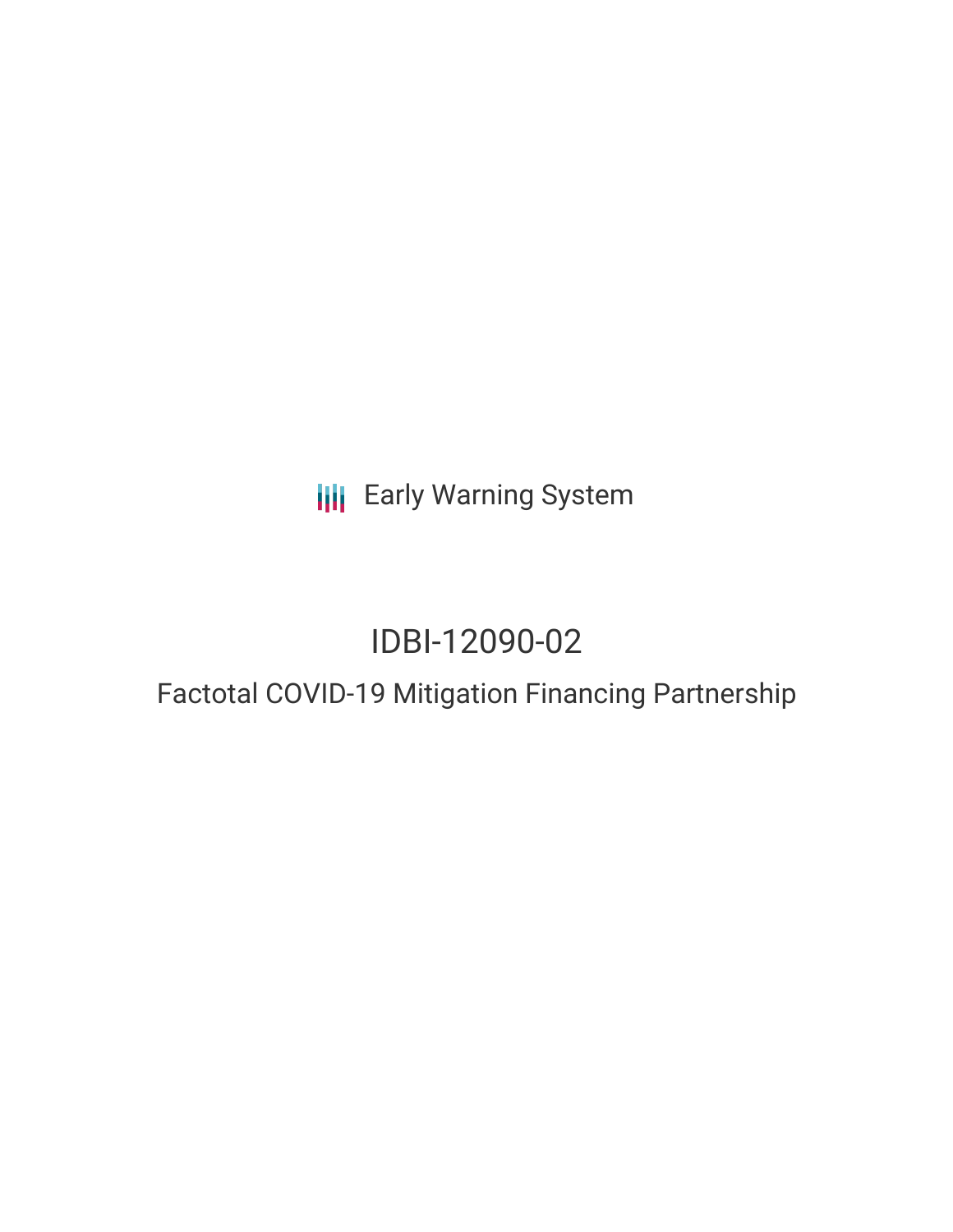

#### **Quick Facts**

| <b>Countries</b>               | Chile                                |
|--------------------------------|--------------------------------------|
| <b>Financial Institutions</b>  | IDB Invest (IDBI)                    |
| <b>Status</b>                  | Proposed                             |
| <b>Bank Risk Rating</b>        | FI                                   |
| <b>Voting Date</b>             | 2020-07-30                           |
| <b>Borrower</b>                | Factotal S.A.                        |
| <b>Sectors</b>                 | <b>Education and Health, Finance</b> |
| <b>Investment Type(s)</b>      | Loan                                 |
| <b>Investment Amount (USD)</b> | $$15.00$ million                     |
| <b>Loan Amount (USD)</b>       | \$15.00 million                      |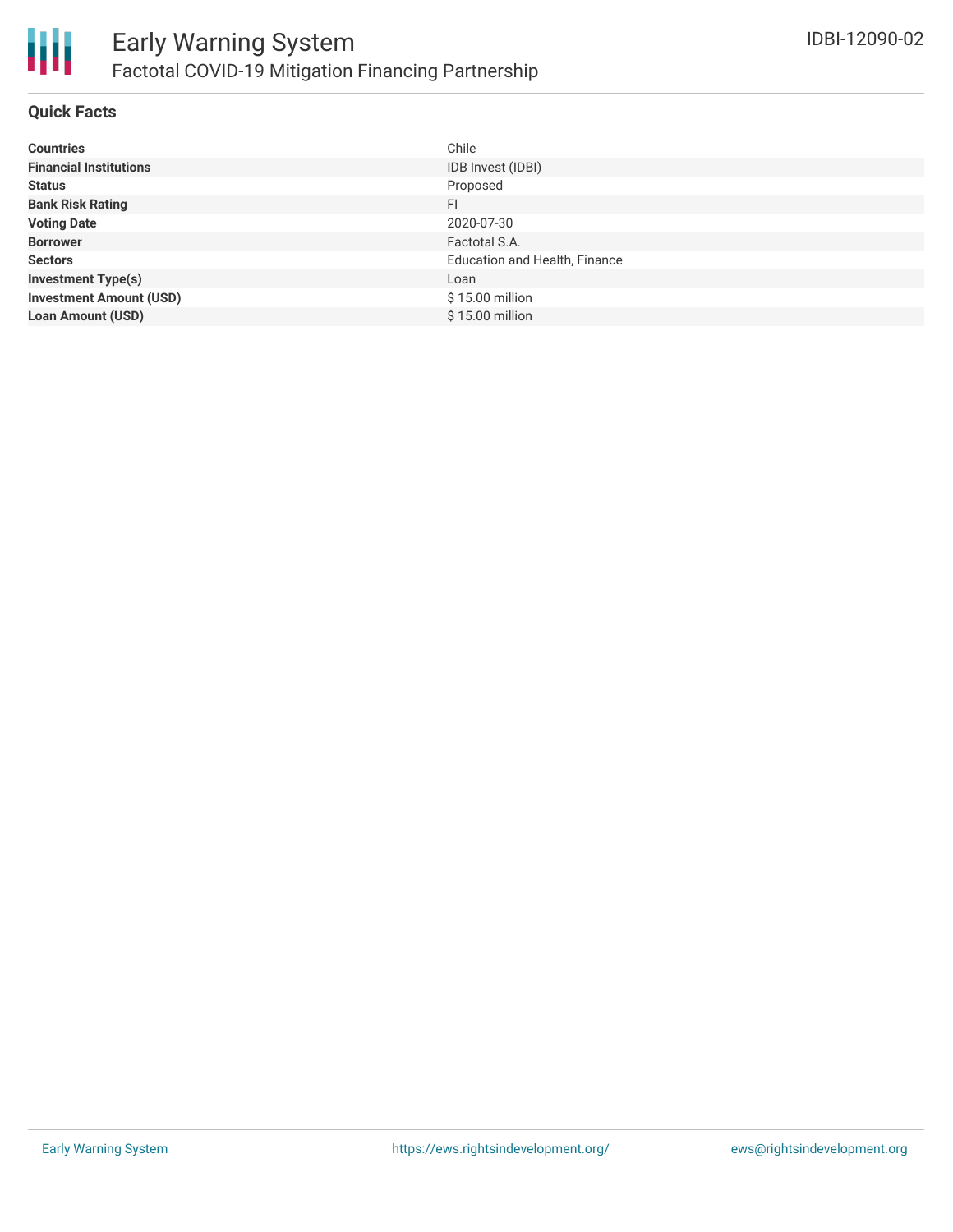

#### **Project Description**

According to IDB website, the project aims to finance small and medium-sized enterprises (SMEs) through factoring and leasing operations in Chile. Likewise, the project will allow Factotal to improve the offer of its financial services to its clients, diversify its sources of financing and, simultaneously, improve the structure of its assets and liabilities.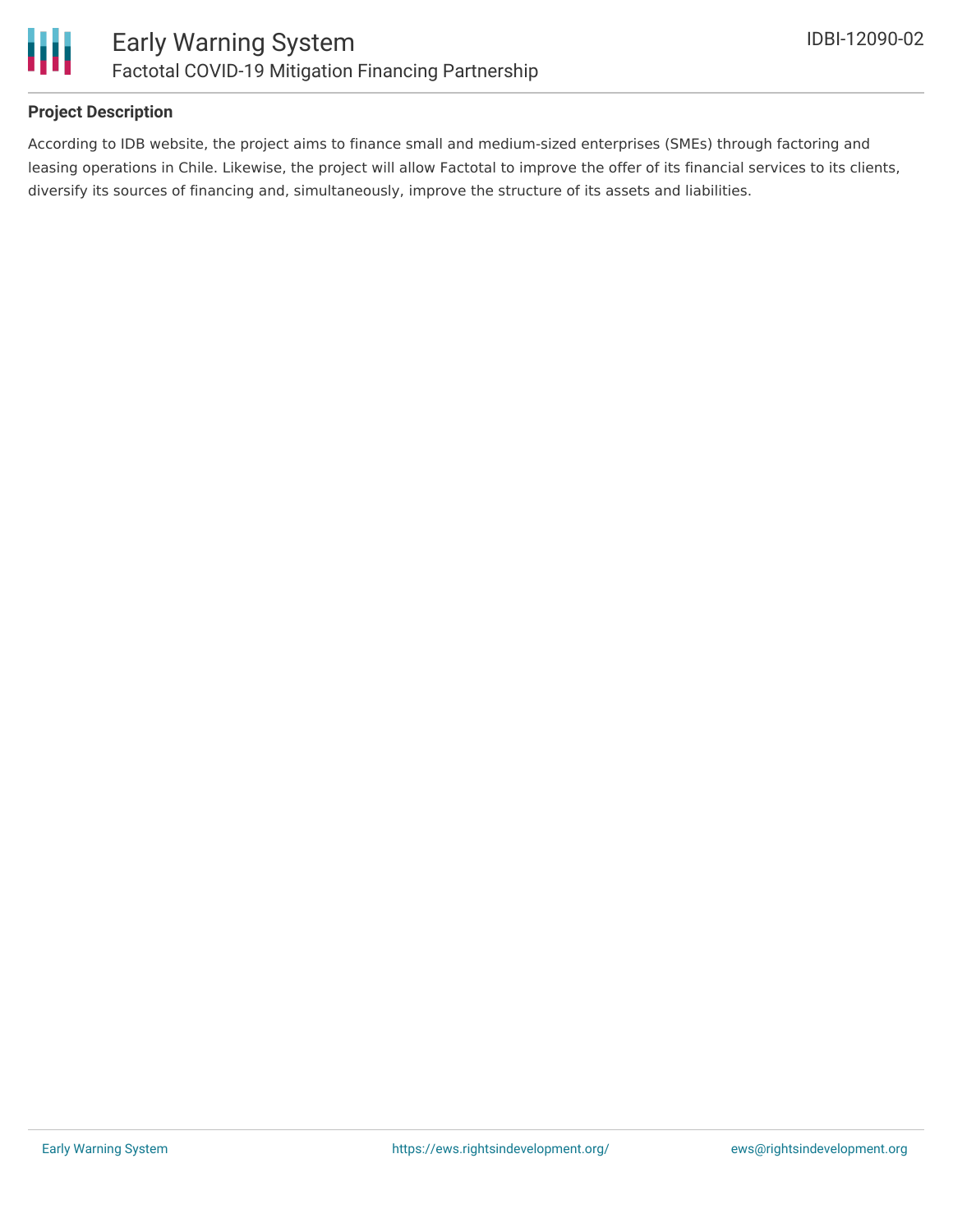# **Investment Description**

• IDB Invest (IDBI)

# **Financial Intermediary**

Financial Intermediary: A commercial bank or financial institution that receives funds from a development bank. A financial intermediary then lends these funds to their clients (private actors) in the form of loans, bonds, guarantees and equity shares. Financial intermediaries include insurance, pension and equity funds. The direct financial relationship is between the development bank and the financial intermediary.

[Factotal](file:///actor/1370/) S.A. (Financial Intermediary)